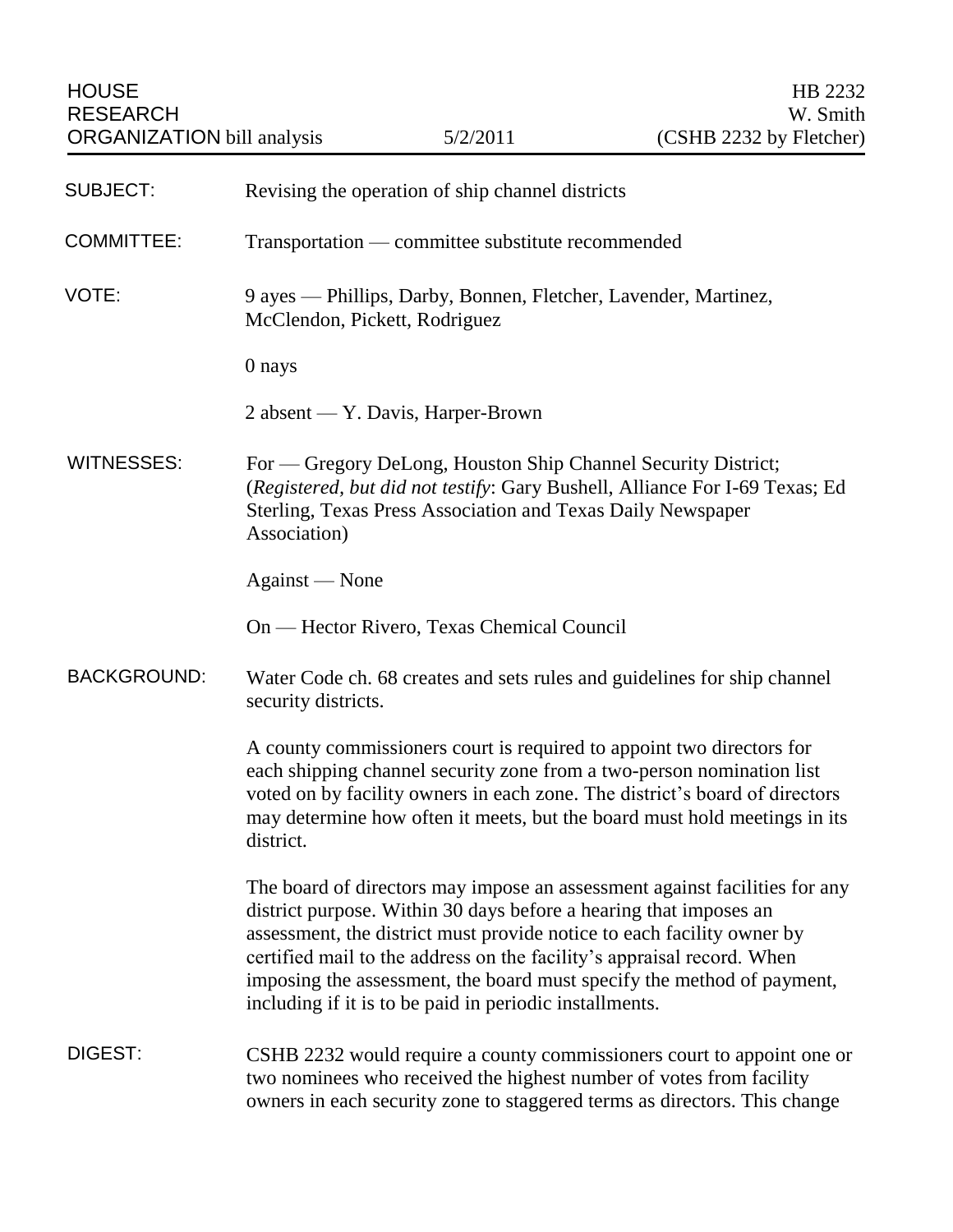## HB 2232 House Research Organization page 2

would apply only to directors nominated on or after the effective date of the bill. Successive directors would be appointed in the same manner as their predecessors.

The bill would require the board of directors to meet at least once a year in Texas. This meeting could be combined with an assessment hearing. At each meeting, the board would have to publicize:

- all federal and district funds received and spent by the district;
- a summary or description of all security projects implemented,  $\bullet$ pending, or planned; and
- estimates of the total funds expected through the imposition of assessments and how those funds would be used.

The bill would require the county commissioners court to provide quarterly financial reports to the board. It also would require the board to prepare quarterly accounting of the district's general operating and maintenance costs.

CSHB 2232 would clarify that the board may impose one or more assessments against a facility for any district purpose, including general purposes or specific security projects or services. It would prohibit the board from imposing an assessment until it held a hearing.

If a facility's appraisal records did not accurately reflect its address when the district sent notification on an assessment hearing, the district would be required to send a notice of the hearing to the facility's physical address.

If required to pay an assessment, a facility would have to do so in one lump sum, unless the board allowed it to be paid in installments.

The bill would allow the board of directors, or facility owners through the board, to petition the county commissioners court to add or exclude territory in a security zone. The petition would have to describe the territory to be added or excluded, the facilities in the territory, and the final territory of the district after the changes. Any proposed addition or exclusion would be subject to a public hearing. The commissioners court could grant the request for adding territory if it determined that a security project or service in the district would benefit the facility. The commissioners court could grant the request for excluding territory if it